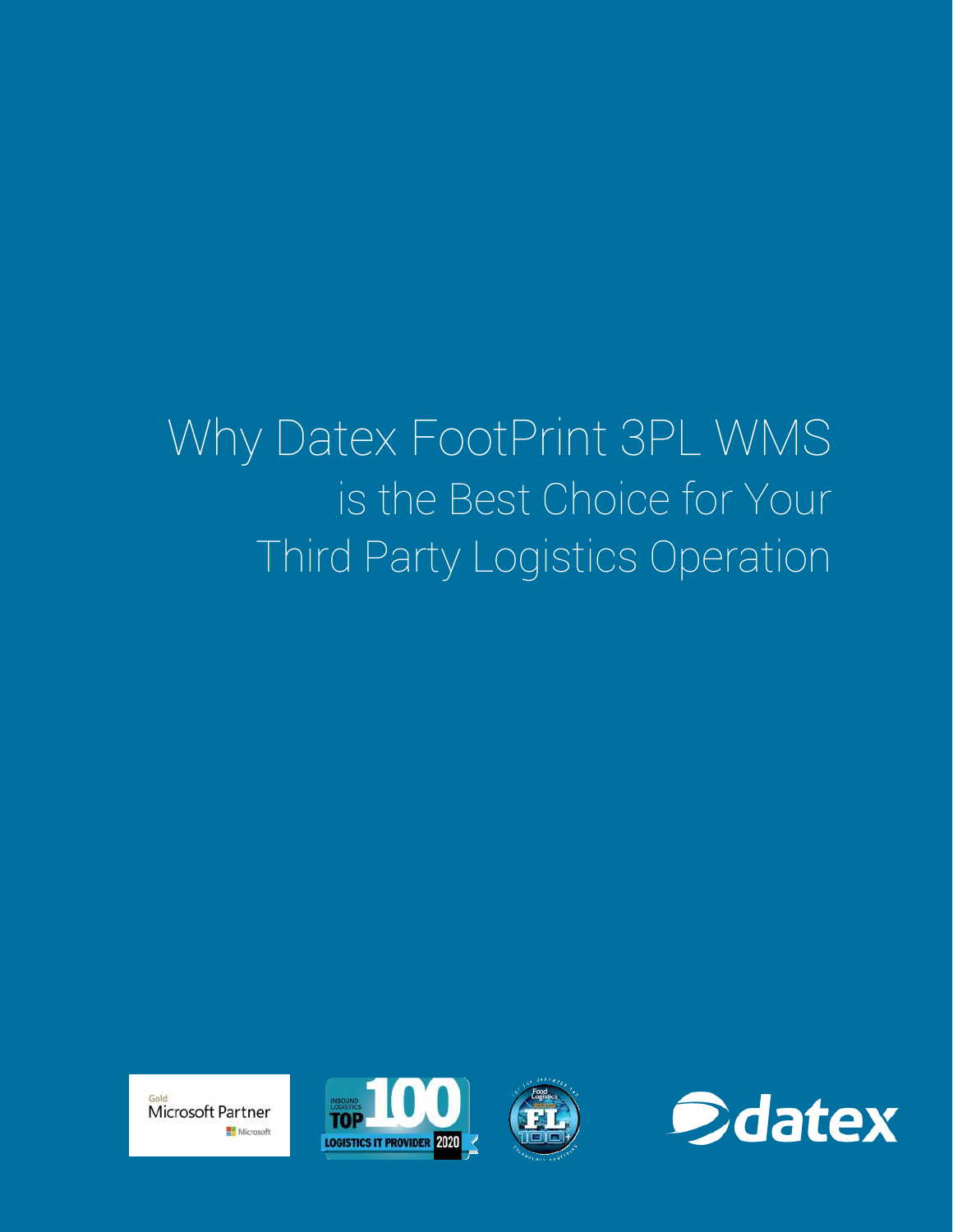Without Question, Datex FootPrint® WMS is the Best Software for Your 3PL Operation. Here's why:

## **Datex FootPrint® WMS Was Developed Specifically for 3PL Operations**

Many WMS software developers sell solutions that were not originally developed for 3PL operations. When developing software, especially for complex operations such as those for third party logistics providers, it is crucial for future use and adaptation that the "foundation" fit the business model. If this is not the case, system gaps will need to be addressed using patches and fixes.

Not incorporating 3PL requirements into the original design of the foundation of 3PL WMS software can create unnecessary problems in dealing with issues such as:

- Handling value added service and activity based billing
- Segregating inventory by ownership
- Handling the transfer of inventory ownership with complete traceability.

#### **Datex 3PL Warehouse Management Software was Developed Using an Innovative Database Architecture and Design**



The most widely used database in the world, Datex Microsoft<sup>®</sup><br>
SQL Server<sup>®</sup> utilizes native Microsoft tools to help ensure that database records never lock up when a user reads or

writes data into a record. Using Microsoft SQL is especially important when dealing with enterprise level systems, especially those with high volume of data and large numbers of users. All data read and write commands never impact the parent record and are instead appended to the record as a child record (journal record). While this is a more costly approach, this innovative approach to database design:

- Minimizes data loss
- Simplifies report writing
- Helps to increase speed in searches and system performance.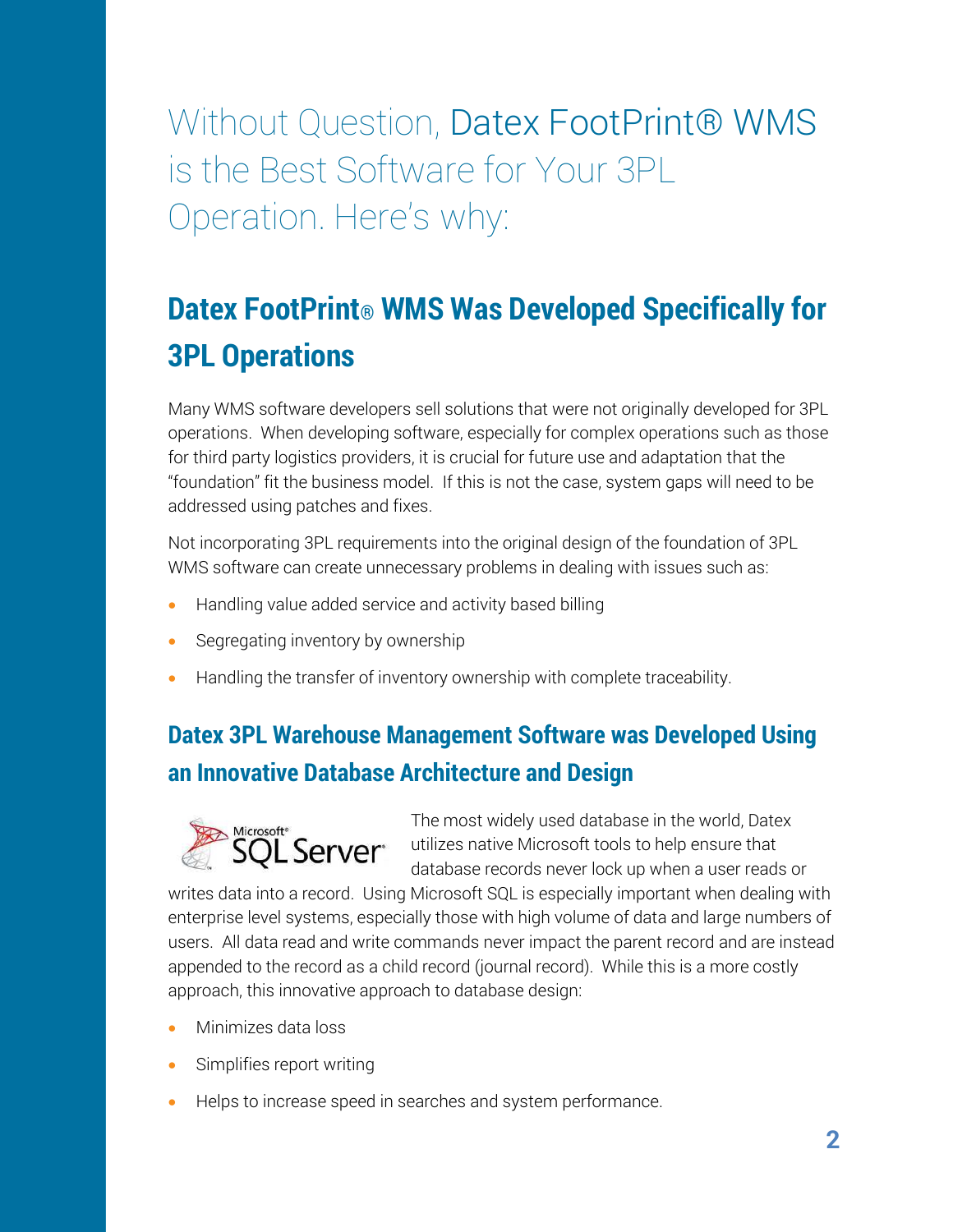Although many Datex competitors claim to have reduced data lock issues by using various workarounds, the only way to eliminate data issues is by implementing **"database multi-threading"** as Datex has done with our software. WMS providers that claim to have database multi-threading can only make this claim if their software has been rewritten in the last 5 years.

#### **Datex FootPrint 3PL WMS Was Developed Using Microsoft.NET Development Tools**



Datex FootPrint WMS was developed using common native tools that will help to make it easier for your company to find IT resources globally. This can also help

by reducing the need for you to train IT resources since our software relies on tools are in common practice. Relying on Microsoft .NET technology helps to ensure that Datex can stay in step with technology as it changes, year after year. Because Datex utilizes the industry standard, Microsoft, our company is better able to plan advances in our technology and keep our software continually up to date.

#### **WMS Developed for Third Party Logistics Providers Using Microsoft Windows Workflow Foundation**

Although many warehouse management systems claim to use "workflow" in their software, not all "workflow" is alike. Although Microsoft Windows Workflow Foundation is the "gold standard" today, very few ERP, CRM and other systems have incorporated this tool.



Windows<br>Workflow<br>Foundation This specifically branded toolset developed by Microsoft requires highly experienced, knowledgeable developers to embed this

successfully. The Microsoft Windows Workflow Foundation tool set is a graphical method of representing business logic, decision making and processes without having to change the source of the code. Because Datex WMS software is able to be customized quickly without the need for source code changes, your business will be better able to:

- Quickly, accurately and cost effectively meet the needs of all of your customers
- Tailor your customer requirements exactly to specifications. Datex can build unique custom product and data flow without the time delay and costly source code modifications
- Compete and win new business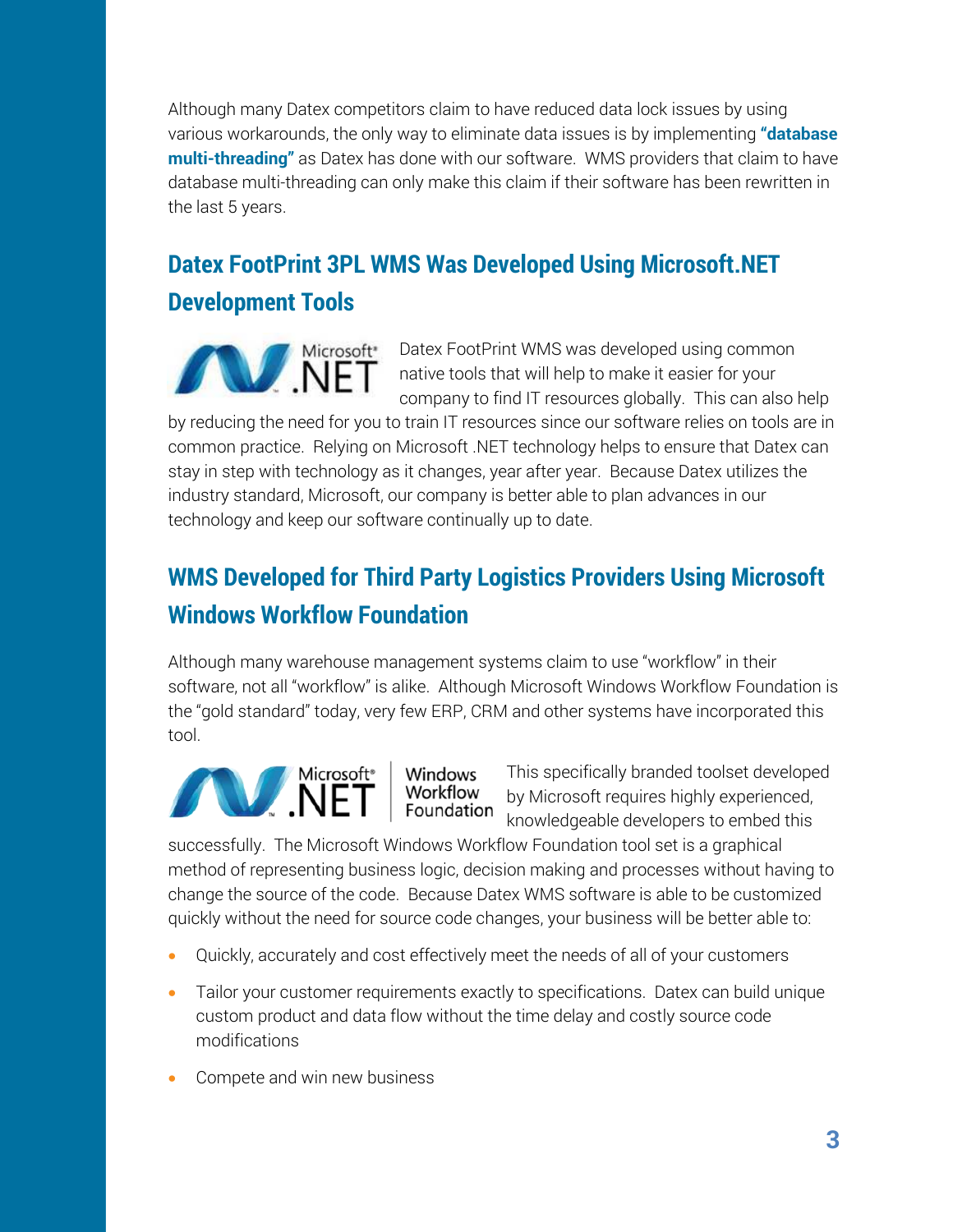- Streamline onboarding of new customers so that you can start billing for services quickly
- Increase customer satisfaction and generate more referrals for your company
- Improve the accuracy of your operations and workforce productivity
- Expedite implementation of the Datex warehouse management system, especially for multiple facilities

3PL operations require highly sophisticated, configurable technology that can be implemented quickly to serve the dynamic needs of their diverse customer base. Because business needs, customer demands and evolving processes continually change, third party logistics operators need flexible, cost effective technology solutions that can help them meet these conditions.

#### **Datex Warehouse Management System for 3PL Operations Includes an Integrated Comprehensive, Flexible Billing Engine**

Datex leverages Microsoft Windows Workflow Foundation in the billing decisions in order to be able to customize and automate most if not all of the billing activities, from the most simple to the most highly complex and unusual. By using workflow, Datex software is able to accommodate even the most unusual requirements and requests for any time frame or scenario.

In the highly dynamic world of third party logistics operations, being able to customize and automate billing for any eventuality can be the difference between winning and retaining business and failing to be competitive.

#### **Datex Software Includes a Full Suite of 3PL WMS Embedded Reporting Tools and Models for Easy, Customizable Report Building**

Microsoft SQL Reporting Services, comparable to Crystal Reports is the tool Datex software utilizes to enable users to modify, create and schedule any report, form or document. Datex software has one key advantage over the reporting services offered by our competitors.

Datex has invested heavily in development to enable software users with the ability to create reports "on the fly". In order to make customization of reporting easy, Datex developers worked for more than 18 months to create "Data Cubes" and "Data Models". The most complicated aspect of creating a report from a database is involved with determining which tables need to be joined together as well as to normalize the joins so that information is not duplicated.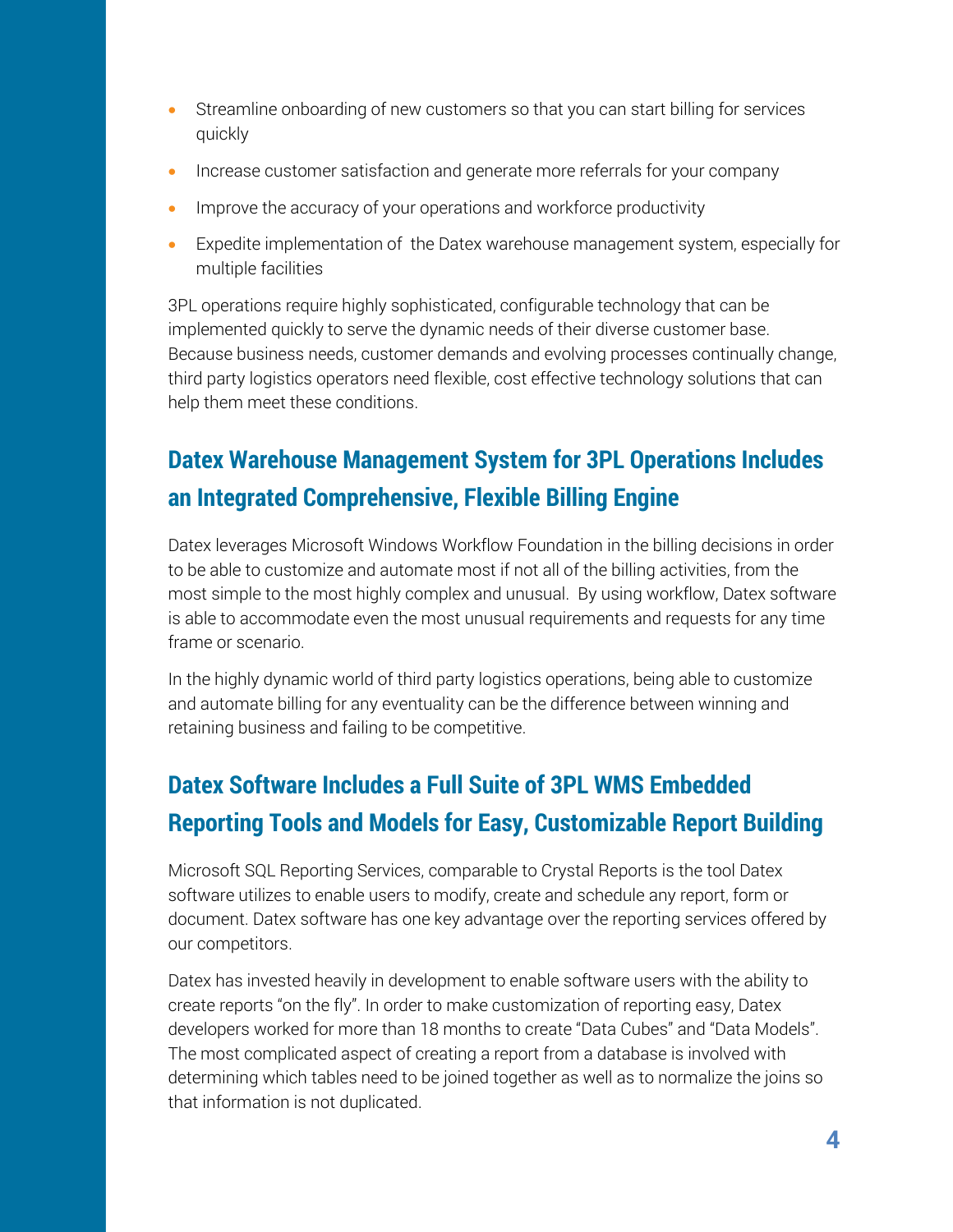Because Datex already created the Data Cubes and Data Models, software users can click on the type of report they want to create then "drag and drop" the fields needed into the desired placement. In doing this, the system users do not need the technical expertise often required and do not need to use complex formulas or data connection strings or to handle the joins. This feature makes report modification and creation simple and easy. Not only does this make customized report creation fast and easy, but also less frustrating and more cost effective. This functionality reduces dependence upon the software vendor and helps your users get the reports they want, when and how they are needed.

Although most WMS software vendors claim users can create reports using tools such as Crystal Reports or Microsoft SQL Reporting Services, they do not claim that they provide predetermined Data Cubes and Models. Creating the Data Cubes and Models requires a normalized database and is extremely time intensive and costly. Software vendors with database structures that are more than 10 years old would find this very difficult to achieve. Software users would not realize that workarounds would be required but would be likely to experience data being lost, corrupted or not committed.

#### **3PL Software for Warehousing Operations Designed in Tiers and Blocks for Quick Deployment**

Critical to the longevity of Datex software is the way our software is designed in tiers and blocks. During the design phase of the current iteration of Datex FootPrint WMS, we recognized that software development tools are becoming more sophisticated, enabling our rate of release to the market to be accelerated faster than had been previously experienced. In order to take full advantage of the new tools that have become available, Datex developers designed and developed our software in multiple tiers or blocks.

Datex developers create functional blocks of software code based either on a function or business entity then connect them together over the database tier (block). This enables Datex to implement new tools, widgets, controls, etc. by "surgically" removing a block (tier) and replace it with a newly enhanced block without impacting the fundamentals of the system. This tiered layered approach must be established in the initial design of the software and cannot be done as an afterthought. Although fixes and patches can hide this issue, they can never solve it. Datex WMS competitors typically add layers of code on top of older software.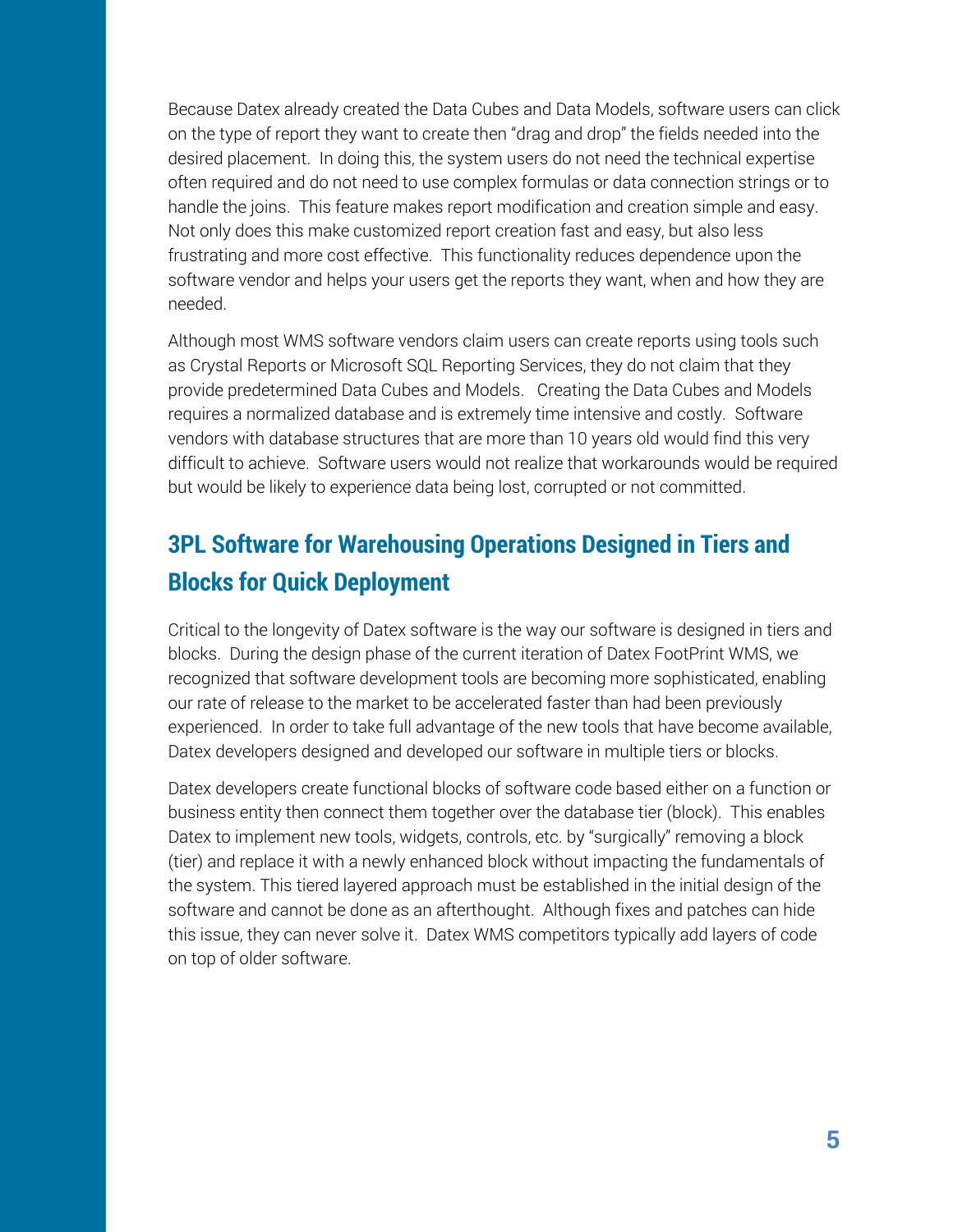#### **Agile Software Developed "From the Ground Up" to Handle Complex Changing Technology Needs**

Datex software has been developed from the ground up with architecture that can accommodate continual changes to technology. Concerned about the longevity of our solution, Datex software is highly adaptable, ready and able to meet the needs of changing without having to "patch" and "fix" software. Because of this more costly strategy, Datex software does not experience problems encountered when using WMS software developed by some of our competitors such as:

- Lack of data integrity
- Challenges with integrations, report design and deployment
- Unresponsive screens
- Errors committing data to the database

### **Datex Provides 3PL WMS Upgrades Without "Fine Print" or Disclaimers**

Yes, many warehouse management software vendors claim to provide free software upgrades and updates in exchange for annual payment of support and maintenance. Before you invest, we advise you to read the fine print. Typically system customizations are not embedded in the software and may limit your ability to upgrade to the newer release of their solution. In addition, many software vendors charge for the customization every time an upgrade is available. This one detail can have an impact on your cost of ownership dramatically over time.

Datex eliminates the need for customizations by using workflow to allow you to take advantage of all upgrades. No fine print or disclaimers necessary. If Datex even releases newly developed WMS software that replaces our product, our active client are eligible to receive these new licenses at no additional cost. This strategy guarantees that Datex clients will never have an old, obsolete WMS system.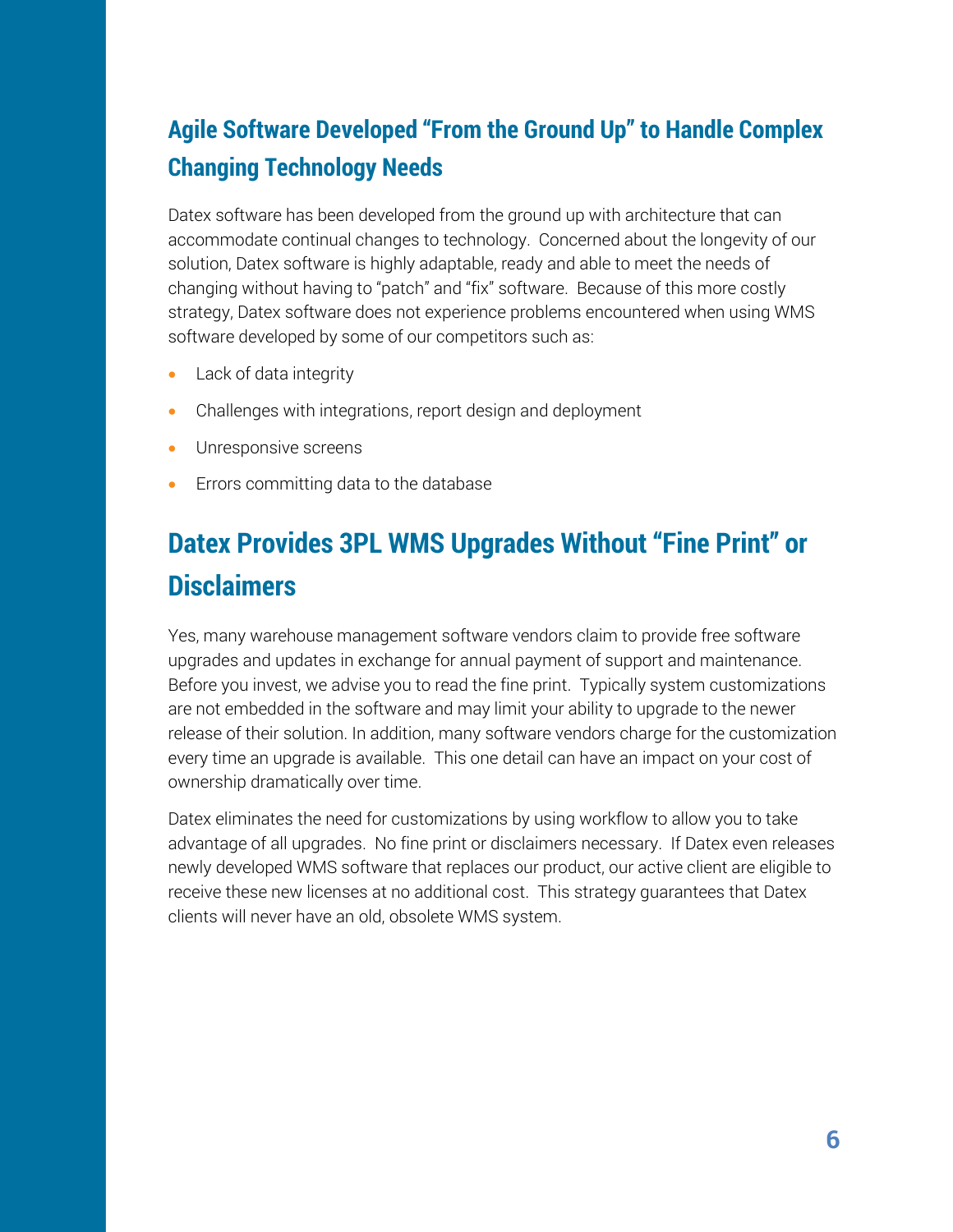# Summary

#### **Why Choose Datex 3PL WMS Software?**

**Created for 3PL businesses:** Designed and developed specifically to handle the complexities of 3PL operations. Datex 3PL WMS was developed using a database structure and system architecture optimized for third party logistics providers. Because of this, Datex software users enjoy a fluid, feature-rich experience that reduces frustration and helps system users do their jobs easier and more productively.

**"Database multi-threading" ensures that database records never lock up when users read or write data into records.** This is especially key for organizations with large numbers of users and high volumes of data.

**Designed to be reliable, flexible and remain innovative for years to come:** Our software relies on Microsoft .NET to create a more user friendly system that can continue to be improved and supported without issue for years to come

**The most advanced true workflow functionality on the market today:** Datex software utilizes Windows Workflow Foundation for true workflow functionality. This leading edge functionality is unmatched in the WMS industry today and enables more accurate, automated, efficient processes for your operation now and for the future. Using workflows can help streamline the implementation process and can help expedite onboarding of new customers so that you can start generating revenue faster. Workflows carry through to each upgrade.

**"Drag and drop" customizable reporting reduces cost, time and frustration for your users and puts information at your fingertips in your desired format:** Datex uses innovative database architecture and design to enable your users to create customized reports in the format of your choice. No development necessary as Datex has done the "heavy lifting" by creating the joins

**Most powerful, comprehensive flexible 3PL billing engine on the market today:** Workflow based, Datex software is so flexible that it can accommodate any billing need, no matter the time interval or unusual nature of the requirement.

**Designed in tiers and blocks for quick deployment:** Datex software is designed to accommodate the highly sophisticated, ever-changing nature of today's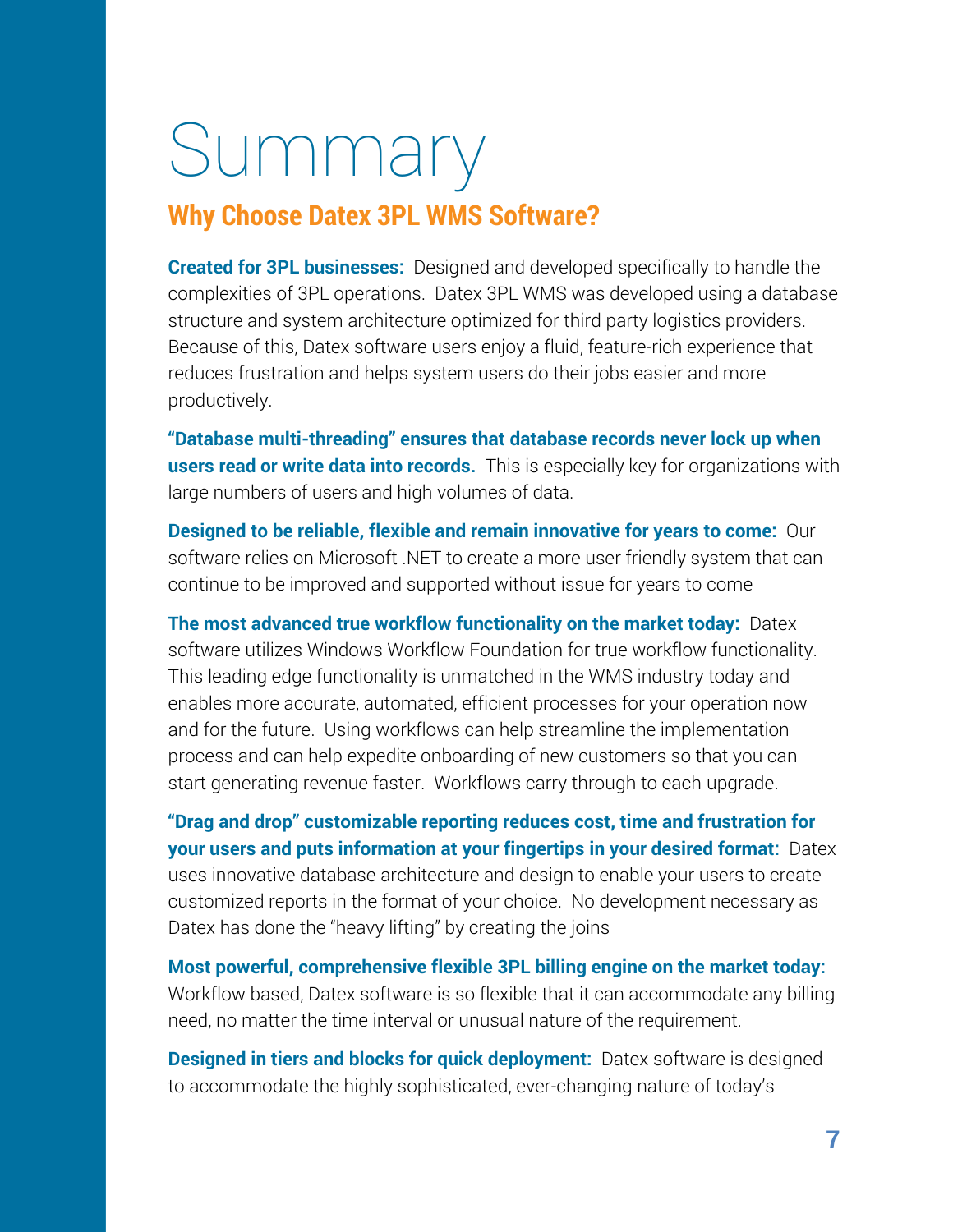technology. This enables our developers with greater flexibility to implement new tools, controls, widgets, etc. with newly enhanced functionality without impacting the fundamentals of the system. This enables Datex to continue to enhance our software more quickly to keep pace with market demands and client expectations.

**No fine print or disclaimers involved with Datex upgrades**. If you pay for annual support and maintenance, Datex will upgrade your software at no cost, even if we develop new software that replaces our existing product. We are happy to reassure our clients that they will always be able to have state-of-the-art software with top notch functionality without having to pay for it over and over again. To make it even easier, workflows and customizations carry through upgrades to the latest version.